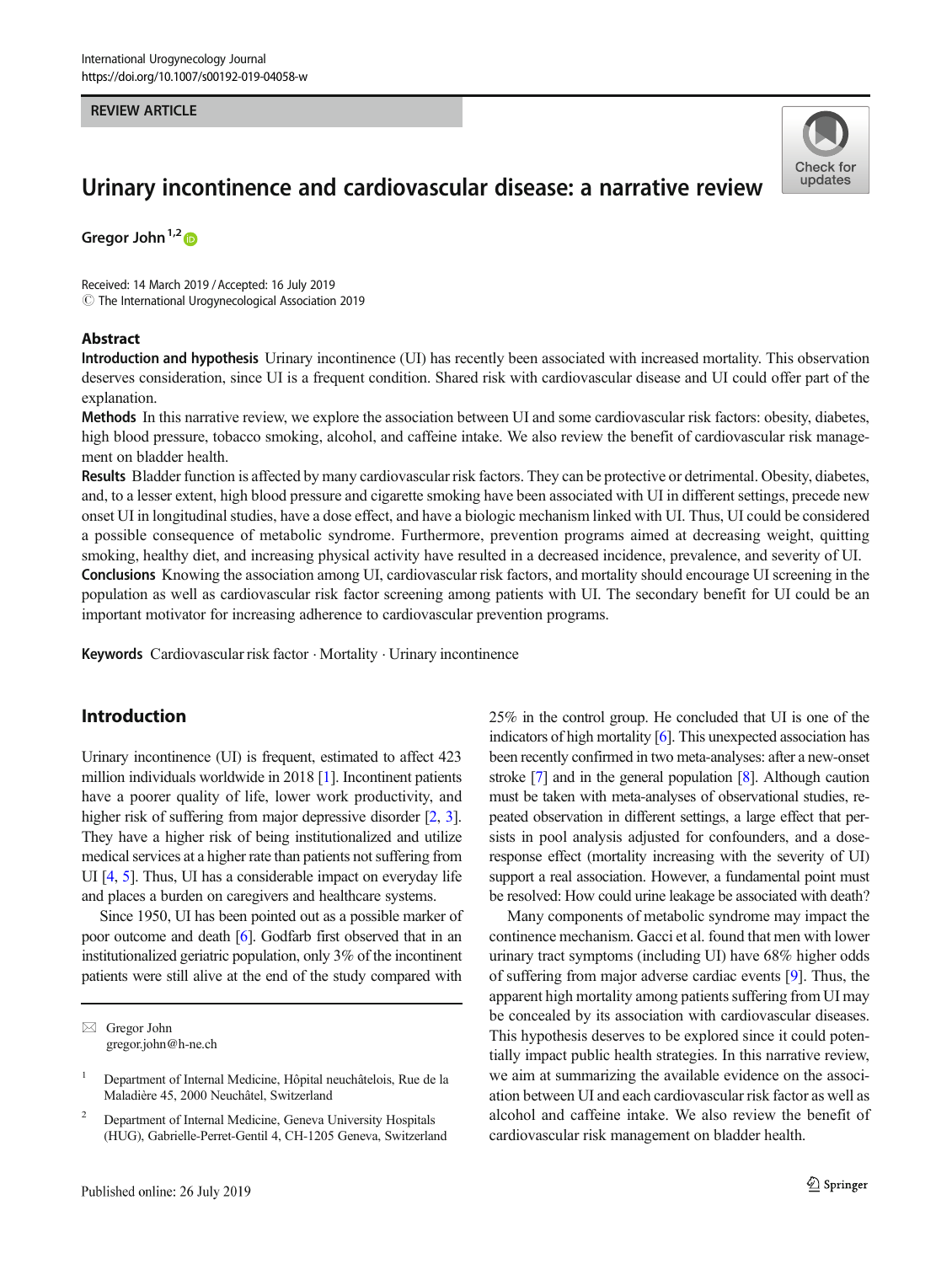# <span id="page-1-0"></span>**Methods**

Studies of interest were searched in MEDLINE, using Medical Subject Headings keywords "urinary incontinence" AND "risk factors" AND "any individual risk factor" (smoking, high blood pressure OR hypertension, obesity OR overweight, cholesterol, caffeine, alcohol) without year limitation. To give a general idea of the available evidence, a semiquantitative summary of the number of positive longitudinal and cross-sectional studies was built for each factor. The cross-sectional studies were arbitrarily separated based on the number of included patients (< 1000, 1000–5000, and > 5000 patients). As indirect information, the association between UI and comorbid conditions classically associated with cardiovascular risk factors [heart disease, chronic obstructive pulmonary disease (or cough), stroke, and dementia] was also noted.

## Results

# Association between cardiovascular risk factors and urinary incontinence

#### Body weight

Obesity is a universally acknowledged risk factor for UI [urge UI (UUI), stress UI (SUI), and mixed UI (MUI)] (Table 1). Obesity increases abdominal pressure and thus results in supplementary stress on the bladder closure system [\[10](#page-5-0)]. Other mechanisms, such as insulin resistance or oxidative stress, may also play a role in impairing the pelvic floor and detrusor muscles by causing vascular damage [[11](#page-5-0)].

Compared with patients with a normal body mass index (BMI < 25), overweight patients (BMI 25–30) are more likely to report UI, and this risk is greatest for obese patients (BMI > 30) [[11](#page-5-0)]. In large population-representative samples (e.g., NHANES [[12](#page-5-0)], Nurses Health Study [\[13,](#page-5-0) [14\]](#page-5-0), EPINCONT  $[15]$ ), obesity increases the odds of suffering from UI by 50% to 350%, and the association persists in analyses that control for potential confounding factors [[11](#page-5-0)].

In prospective studies, patients continent for urine at baseline are at increased risk for developing new-onset UI if they increase their BMI or waist circumference in the follow-up evaluations [\[10,](#page-5-0) [16](#page-5-0), [17](#page-5-0)]. Similarly, patients already suffering from UI are more prone to progression of their UI with increasing weight/BMI [\[10,](#page-5-0) [16,](#page-5-0) [17\]](#page-5-0).

### Diabetes

Type II diabetes mellitus (DM) has a growing epidemiology that parallels obesity. Many cross-sectional studies in various populations have found high prevalence of UI in diabetic patients (Table 1). Similarly, compared with normal glucose tolerance, pre-diabetic states have been shown to increase the risk of UI [\[18\]](#page-5-0). The odds ratio for reporting UI in large sample studies ranges between 1.1 and 2.3 [[61,](#page-6-0) [60](#page-6-0)]. Furthermore,

Table 1 Semiquantitative summary of published evidence for the association between urinary incontinence (UI) and cardiovascular risk factors, some related comorbid conditions, and alcohol and caffeine consumption

| Potential risk factor            | Cross-sectional studies |                   |              | Prospective studies                    | Total number of published studies and |             |
|----------------------------------|-------------------------|-------------------|--------------|----------------------------------------|---------------------------------------|-------------|
|                                  | $< 1000$ pts            | $1000 - 5000$ pts | $> 5000$ pts | proportion of positive studies $(+)$ * |                                       |             |
| Cardiovascular risk factors      |                         |                   |              |                                        |                                       |             |
| <b>BMI/obesity</b>               | $++++$                  | $++++$            | $^{+++}$     | $^{+++}$                               | >100                                  | $90\%(+)$   |
| <b>Diabetes</b>                  | $^{+++}$                | $++++$            | $++$         | $++$                                   | >60                                   | $75\% (+)$  |
| Smoking                          | $^{++}$                 | $^{++}$           | $^{++}$      | $+$                                    | > 50                                  | $50\% (+)$  |
| Hypertension                     | $++$                    | $++$              | $+$          | $+$                                    | >20                                   | $50\% (+)$  |
| Associated comorbid conditions   |                         |                   |              |                                        |                                       |             |
| Heart disease                    | $++$                    | $+$               | $^{+}$       | $+$                                    | >20                                   | $50\%$ (+)  |
| COPD/cough                       | $^{+++}$                | $^{+++}$          | $++$         | $+$                                    | > 30                                  | $90\% (+)$  |
| <b>Stroke</b>                    | $^{++}$                 | $++$              | $+$          | $++$                                   | >20                                   | $75\% (+)$  |
| Dementia                         | $++$                    | $+$               | $+$          | $+$                                    | >10                                   | $100\%$ (+) |
| Alcohol and caffeine consumption |                         |                   |              |                                        |                                       |             |
| Alcohol                          | $+$                     | $+$               | $\ddot{}$    | $+$                                    | >20                                   | $50\% (+)$  |
| Caffeine                         | $+$                     | $+$               | $\ddot{}$    | $+$                                    | >10                                   | $50\% (+)$  |

The approximate number of positively associated cross-sectional and prospective studies is given for each factor. The total number of available studies in PubMed and the proportion with a positive association  $(+)$  is also given. Cross-sectional studies are stratified by study size.  $+: 1-5$  publications;  $++: 5-10$ publications; +++: 10–20 publications; ++++: > 20 publications where the factor is associated with UI. The number of studies may include more than one publication on the individual cohort

BMI: body mass index; COPD: chronic obstructive pulmonary disease; pts.: patients; UI: urinary incontinence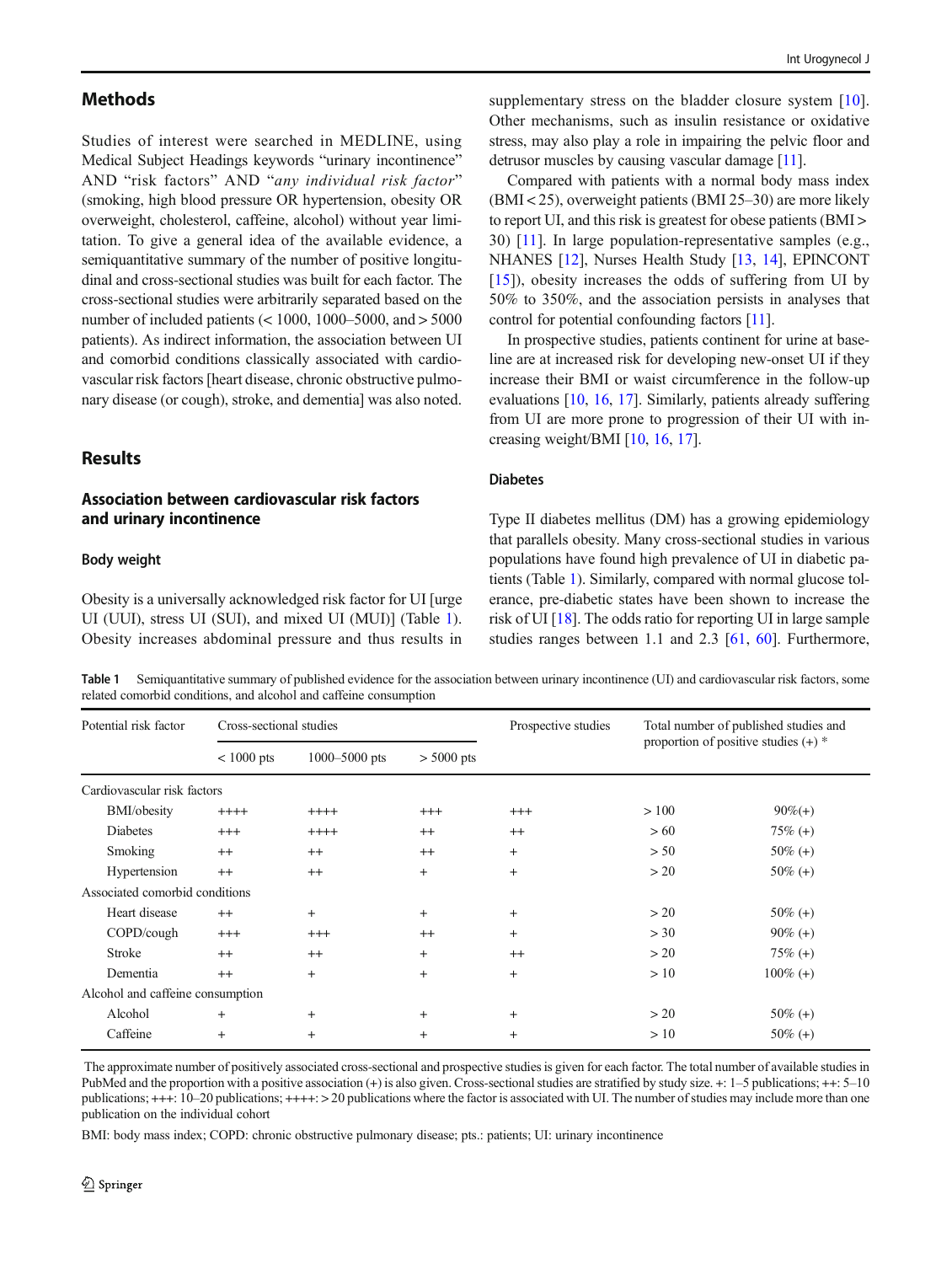incontinent diabetic patients have more frequent and heavy episodes of urine leakage compared with incontinent patients without DM  $[19-21]$  $[19-21]$  $[19-21]$  $[19-21]$  $[19-21]$ .

Compared with non-diabetic patients, continent diabetic patients have a higher incidence of new onset UI over time (mostly UUI)  $[10, 14]$  $[10, 14]$  $[10, 14]$  $[10, 14]$  $[10, 14]$ . A new diagnosis of DM in the followup interval is associated with a 50% increased hazard of suffering from new weekly or daily incontinence  $[10]$  $[10]$  $[10]$ . In a large prospective study, gestational diabetes increased the risk of suffering from all types of post-partum UI (particularly UUI and MUI) [[22](#page-5-0)].

Diabetic cystopathy affects up to 40–80% of diabetic patients and results from alteration of the detrusor muscle microarchitecture and function, secondary to microvascular damage [[23](#page-5-0)]. With long-standing DM, autonomic neuropathy impairs bladder function. In addition, recurrent urinary tract infection and osmotic diuresis induced by hyperglycemia may result in urinary symptoms and UI. UUI and overactive bladder are the clinical expression of these mechanisms. Gestational diabetes increases SUI risk by increasing both the maternal risk of complications and weight of the fetus.

#### High blood pressure

The association between high blood pressure (HBP) and urinary incontinence is less well established than that between UI and DM or obesity (Table [1](#page-1-0)). The odds of having UI are increased by up to 50% for patients with HBP, but higher unadjusted effects have been published, for example, in a population-based survey in Taiwan (OR: 1.8; CI: 1.5–2.3) [\[24\]](#page-5-0). The effect persists after adjustment for many confounders [[25](#page-5-0)].

In a large British population-representative cohort at the age of 68 years, HBP assessed 4 to 8 years before increased the prevalence of UUI at age 68, and the association persisted after adjusting for sex, SUI, and previous stroke [[26](#page-5-0)]. However, the statistical significance was lost after adjusting for other vascular risk factors (DM, smoking). Baseline HBP increased the odds of suffering from new-onset UUI in the Nurses Health Study [\[10](#page-5-0)] and, for pregnant women, of suffering from postpartum incontinence [[22](#page-5-0)]. No studies explored a dose-response effect for blood pressure.

#### Smoking and high blood cholesterol

The association between tobacco smoking and urinary incontinence is very weak (Table [1](#page-1-0)). According to cross-sectional studies, tobacco could have a large impact on UI prevalence [\[27\]](#page-5-0), play no role [[28](#page-5-0)], or even have a protective effect [[10\]](#page-5-0). Smoking at baseline was not associated with incident UI in most longitudinal studies, except in three small studies [\[29](#page-5-0)–[31\]](#page-5-0). However, in the EPINCONT study [\[15](#page-5-0)], the authors found a dose-response effect when comparing heavy (> 20 cigarettes per day) other smokers (< 20 cigarettes per day). The effect on the prevalence of UI (SUI, UUI, and MUI) was seen among current and former smokers, but was more evident for severe UI, and was independent of potential confounding factors (age, parity, coughing, or dyspnea). The increased risk for former smokers compared with never smokers, also seen in the Nurses Health Study II, could highlight a remaining effect after quitting smoking or could be explained by the fact that incontinent patients are more prone to quit smoking  $[14, 15]$  $[14, 15]$  $[14, 15]$ .

Blood pressure and smoking impact the lower urinary system by altering the vascular/microvascular supply to the bladder and pelvic muscle. HBP has been associated with some bladder receptor dysfunction [[32](#page-5-0)]. Tobacco has an antiestrogenic effect and impairs collagen synthesis [[33](#page-5-0)]. Smoking can also increase abdominal pressure secondary to pulmonary-related disease and/or coughing (Table [1\)](#page-1-0). Blood lipids have not been extensively studied, but may play a role in prostatic inflammation resulting in hyperplasia and urologic symptoms [[9\]](#page-5-0).

#### Alcohol consumption

Alcohol is a diuretic and might increase detrusor instability. Earlier in vivo and in vitro animal studies in rats showed that ethanol impairs detrusor contractility with a dose-dependant effect [\[34\]](#page-5-0). However, another animal study found decreased oxidative stress among diabetic rats exposed to moderate alcohol consumption [[35](#page-5-0)] and ethanol-mediated relaxation of smooth muscle of the bladder that adapts to alcohol-induced diuresis [[36](#page-5-0)]. Thus, alcohol could have beneficial and detrimental effects on the bladder.

The association between alcohol consumption and UI is unsolved. A rapid search of the scientific literature reveals equivalent numbers of studies with and without an effect of alcohol on UI (Table [1\)](#page-1-0). In the LookAHEAD study, the OR of any UI increased by 1.06 (CI: 1.00–1.12;  $p < 0.05$ ) for any increase in the number of drinks per week in adjusted analysis [\[37](#page-5-0)]. Kincade et al. found greater urine loss for those participants who drink alcohol [[38](#page-5-0)]. Nevertheless, the association between UI and alcohol consumption was lost after adjusting for confounders in other studies [[39](#page-5-0)]. Furthermore, a protective effect of moderate alcohol drinking was seen in a small cross-sectional study among men [\[40](#page-5-0)]. Similarly, results from Bortolotti et al. suggest an unadjusted trend of decreasing prevalence of UI with an increasing number of alcoholic drinks per week and for a large range of alcoholic consumption, but the tests did not reach the statistical threshold [[41\]](#page-5-0).

In a longitudinal study, alcohol consumption was associated with a decreased likelihood of resolving UI [[17](#page-5-0)]. Alcohol consumption at baseline was associated with post partum UI for pregnant women, but the association disappeared in adjusted analysis [[42](#page-5-0)].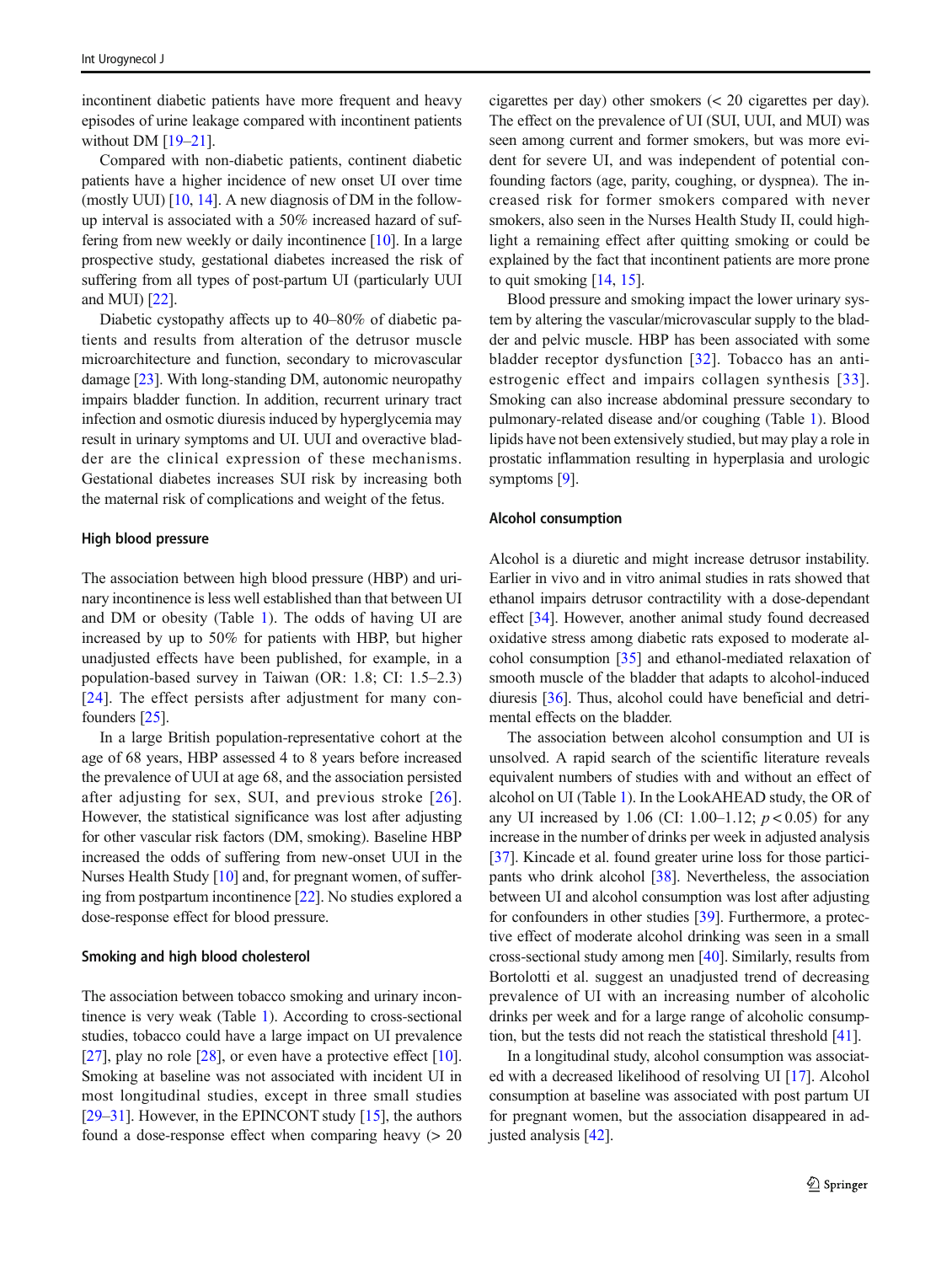Alcohol has a J-shaped association with mortality; 1–2 drinks per day has the greatest impact on reduction of cardiovascular and all-cause mortality, but higher intake increases the risk of death [[43\]](#page-5-0). The risk of dying for patients suffering from alcohol use disorders is three- to fourfold that of the general population [\[44](#page-6-0)].

#### Caffeine consumption

Caffeine has diuretic properties, and low doses can cause transient contraction of the detrusor muscle, which might favor UI episodes [[45\]](#page-6-0). A few cross-sectional and three prospective studies explored the association between caffeine consumption and UI (Table [1\)](#page-1-0). Consumption of two daily cups of coffee or more (250 mg per day) is associated with an increased risk of suffering from moderate to severe UI [[28\]](#page-5-0). In the large prospective NHS II, among 65,176 women continent for urine, the risk of developing UI was only seen when comparing women with the highest (450 mg) to the women with the lowest consumption of caffeine [\[46\]](#page-6-0). The association was obvious for UUI, but not for SUI or MUI. The quantity of caffeine drunk correlates with the volume of urine loss and the number of episodes of leakage [[38](#page-5-0)]. However, the evidence is sparse, and studies show conflicting results. Caffeine could even have a protective effect on UI [[47\]](#page-6-0).

In a dose-response meta-analysis of prospective studies, the association between mortality and caffeine consumption had a non-linear association. Consumption of three cups per day offered the largest risk reduction for cardiovascular mortality (21%, CI: 16–26%) [[48](#page-6-0)].

# How management of cardiovascular risk factors impacts bladder health

## Isolated intervention

Weight loss has a protective effect on the risk of developing UI [\[49\]](#page-6-0). A decrease in BMI ( $\geq$  5%) over a 3-year period is associated with a lower risk of persistent or new SUI [[50](#page-6-0)]. Furthermore, weight loss can improve symptoms for patients suffering from UI. In a meta-analysis of randomized studies of UI in obese or overweight patients, the intervention group (weight loss) achieved a greater proportion of cure or improvement [[45\]](#page-6-0). However, considering the cure rate alone, the analysis did not reach the statistical threshold. In one study among obese patients, bariatric surgery resulted in an effective weight loss at 1 year and a dramatic decrease in UI prevalence for women (49.3% before and 18.3% after surgery) and men (21.8% before and 9.8% after surgery) [[51\]](#page-6-0). The differences were still significant after 3 years.

Tight control of glycemia might prevent incident UI by its beneficial impact on microvascular and neurologic complications of diabetes [\[52](#page-6-0)]. In a prospective study of women with type I DM, in a multivariable logistic regression adjusted for age, BMI, daily insulin dose, parity, hysterectomy, autonomic neuropathy, and infection, long-term poor glycemic control was associated with an increased risk of UI (OR: 1.03; CI: 1.01–1.06) per mmol/mol increase in HbA1c) [\[52](#page-6-0)]. For type II DM, the beneficial effect of tight glycemic control is less evident, possibly blurred by the frequent comorbid conditions that influence the risk of UI (obesity, HBP, etc.). Links between HbA1c and UI were suspected in small cross-sectional studies [\[53](#page-6-0)]. However, many larger and prospective reports failed to highlight any single biochemical determinant of diabetes that could be clearly associated with the risk of UI (duration of DM, drugs used, HbA1c) [[21,](#page-5-0) [54\]](#page-6-0). In the National Health and Nutrition Examination Survey (NHANES), among women with intermediate-range HbA1c (HbA1c 6.5– 8.5%) and after adjusting for age and BMI, each 1% increase in HbA1c was associated with a 13% increase in the risk of any incontinence (CI: 1.03–1.25) and a 34% (CI: 1.06–1.69) increase in the risk of stress incontinence [[18\]](#page-5-0). This was not found for poorly controlled diabetes (HbA1c  $> 8.5\%$ ). In a second analysis of the same population, biochemical markers of type II DM, plasma glucose, and HbA1c were all associated with SUI and UUI [\[12\]](#page-5-0). However, the association was confounded by BMI and was not statistically significant after adjustment. Nevertheless, diabetic neuropathy is a microvascular complication dependent on tight glycemic control, and macrovascular complications have all been associated with UI [\[20](#page-5-0), [55,](#page-6-0) [56\]](#page-6-0).

There is no trial of smoking cessation that focuses on the effect on UI. However, past smokers have a persistent risk of suffering from UI. In some studies, the prevalence is equal to or even higher than that of current smokers. Therefore, it seems unlikely that intervention on cigarette smoking could have a significant impact on UI treatment/prevention in the short term. Nevertheless, a persistent and higher prevalence of UI patients in the past smoker group may indicate that incontinent patients are more prone to quit smoking. Furthermore, cough and cigarette-related heart or pulmonary disease increases UI risk and could be prevented by quitting smoking.

Three studies assessed the effect of caffeine intake reduction on UI, and all showed no statistically significant changes in the number of UI episodes [[45\]](#page-6-0). No studies to date have explored an intervention to reduce alcoholic beverage intake with a focus on UI as an outcome.

#### Integrated intervention

In a randomized controlled study of prediabetic obese women, intensive lifestyle modification (healthy diet, increased exercise, quitting smoking, losing weight) resulted in a lower risk of suffering from any UI compared with the metformin treatment group or the placebo group [\[49\]](#page-6-0). The number needed to treat was 12 to prevent one SUI over 3 years and 20 to prevent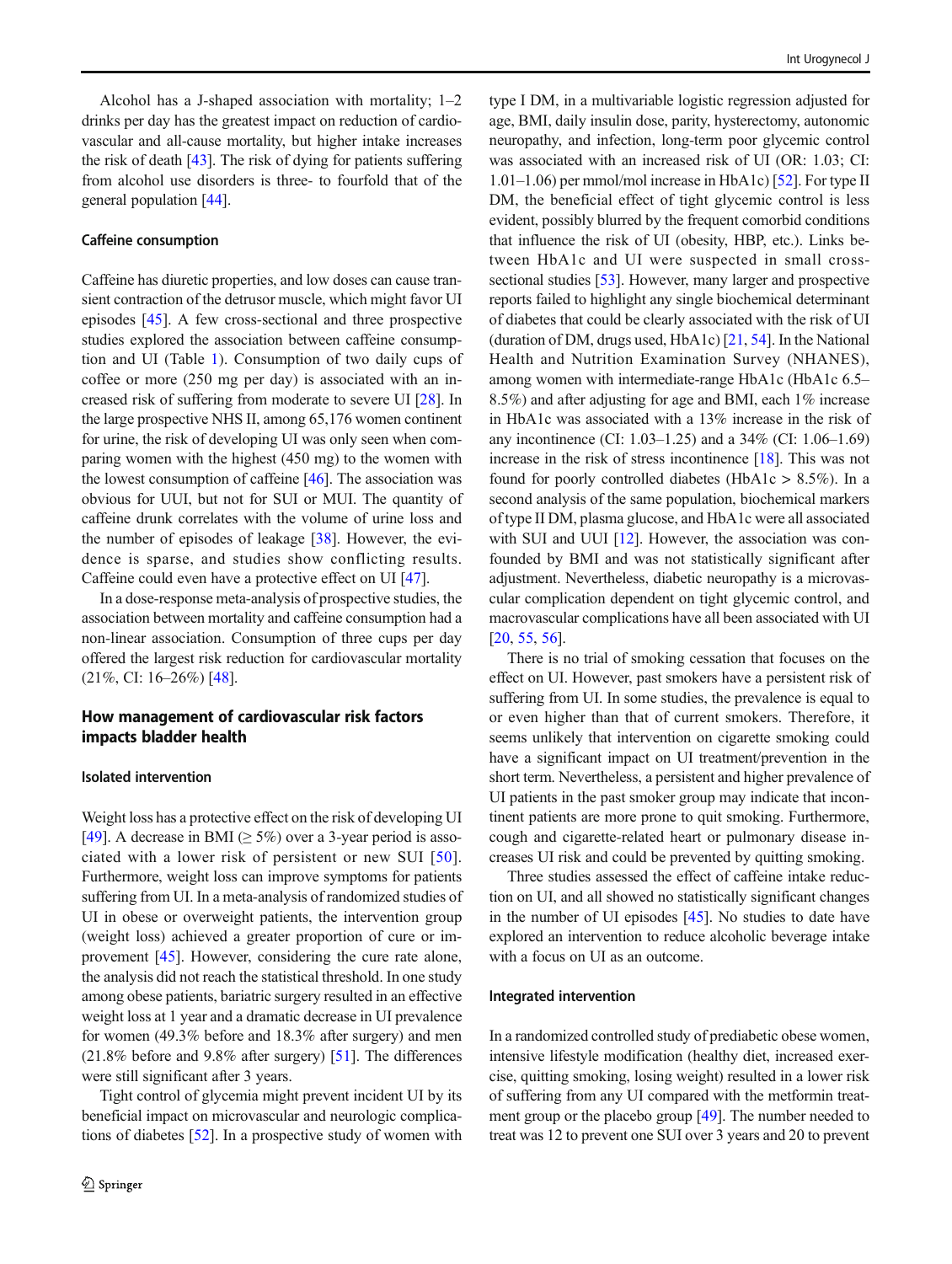<span id="page-4-0"></span>one UUI. Weight loss, increased exercise, and less incident diabetes explained 35% of the effect, which was mostly driven by decreased BMI [\[49](#page-6-0)].

In a randomized controlled study of diabetic obese men, intensive lifestyle modification (aimed at losing weight, healthy, low calorie diet, and increased exercise) resulted in a lower risk of suffering from any UI compared with the support and education alone group [\[57](#page-6-0)]. After 1 year, the prevalence of UI in the intervention group dropped from 11.3% to 9.0%. Compared with controls, UI participants in the intervention group had a greater chance of resolving their UI (OR: 1.9; CI: 1.0–3.6).

Finally, for 380 older men continent for urine, selfidentified as sedentary, and enrolled in a physical activity trial, the increase in physical performance was independently associated with a lower risk of incident UI at 1 year [\[29\]](#page-5-0).

# **Discussion**

Bladder function is affected by cardiovascular risk and lifestyle. These factors can be protective or can precipitate/ exacerbate bladder conditions. Obesity, diabetes, and, to a lesser extent, HBP and cigarette smoking have been associated with UI in different settings (constituency), precede new onset UI in longitudinal studies (temporality), have a dose effect (biologic gradient), and have a biologic mechanism linked with UI (plausibility), facts arguing for causality [[58\]](#page-6-0). Thus, UI should be considered a possible consequence of metabolic syndrome, as obstructive sleep apnea and polycystic ovary syndrome are.

In the previously mentioned meta-analysis, pooled analysis of models adjusting for cardiovascular factors revealed a persistent but attenuated effect of UI on mortality. Although this could translate into the presence of other potential hypotheses linking UI and death, under-adjustment is plausible. A prospective study should account for a dose effect between some factors and the risk of UI and between the factors and mortality (e.g., BMI, HbA1c, smoking, alcohol consumption).

Knowing the link among UI, cardiovascular disease, and death could have three potential public health benefits. First, cardiovascular risk screening and risk management should be offered to all UI patients. In many instances, intervention for bladder health (weight loss programs, exercise) will also result in an indirect decrease in mortality. Second, UI is a frequently overlooked condition. Health providers recognize limited competence, and few are aware of the possible dramatic consequences of UI. Patients are reluctant to talk about UI. Dedicated information centered on UI's unfavorable outcomes that parallel cardiovascular disease would help patients recognize UI as a health problem that needs to be solved and might change priorities for care providers. Finally, prevention programs aimed at decreasing weight, quitting smoking, healthy diet, and increasing physical activity have all resulted in a decreased incidence, prevalence, and severity of UI. Such an impact on bladder health will certainly add to motivation of patients to adhere to "unpopular" lifestyle modification programs (mainstay of cardiovascular preventive medicine). Indeed, aiming at a possible control of urinary leaks is probably easier to appreciate for patients than aiming at a controlled blood pressure or lipid profile (although it has important health issues). Besides, patients with UI have been shown to better benefit from some interventions to prevent important health burdens, like in the case of the fall prevention program [\[59](#page-6-0)].

This article has many limitations. First, although it tried to give a realistic picture of the available evidence to link cardiovascular factors and UI, this work is not a systematic review. It explored only one database, without strict criteria for data extraction or study quality rating. Second, most studies included in this review used a cross-sectional design, where the sequential relationship between the supposed risks factor and UI cannot be made, and thus can only suggest a possible association. Furthermore, studies generally included mostly women. Thus, an association between risk factors and UI in men is less well established. Finally, some studies explored only risk factors for a specific subtype of UI: urge UI (UUI), stress UI (SUI), or mixed UI (MUI). Furthermore, the definition used varied across studies.

The observation of a higher cardiovascular disease and mortality risk among patients with UI should raise awareness among patients and care providers in order to better identify urinary complaints and offer treatment.

Acknowledgements I gratefully acknowledge Simone Madigan for her correction of the English manuscript.

#### Compliance with ethical standards

Conflicts of interest None.

## References

- 1. Irwin DE, Kopp ZS, Agatep B, Milsom I, Abrams P. Worldwide prevalence estimates of lower urinary tract symptoms, overactive bladder, urinary incontinence and bladder outlet obstruction. BJU Int. 2011;108:1132–8.
- 2. Sexton CC, Coyne KS, Vats V, Kopp ZS, Irwin DE, Wagner TH. Impact of overactive bladder on work productivity in the United States: results from EpiLUTS. Am J Manag Care. 2009;15:S98– S107.
- 3. Abrams P, Kelleher CJ, Kerr LA, Rogers RG. Overactive bladder significantly affects quality of life. Am J Manag Care. 2000;6: S580–90.
- 4. Luppa M, Luck T, Weyerer S, Konig HH, Brahler E, Riedel-Heller SG. Prediction of institutionalization in the elderly. A systematic review. Age Ageing. 2010;39:31–8.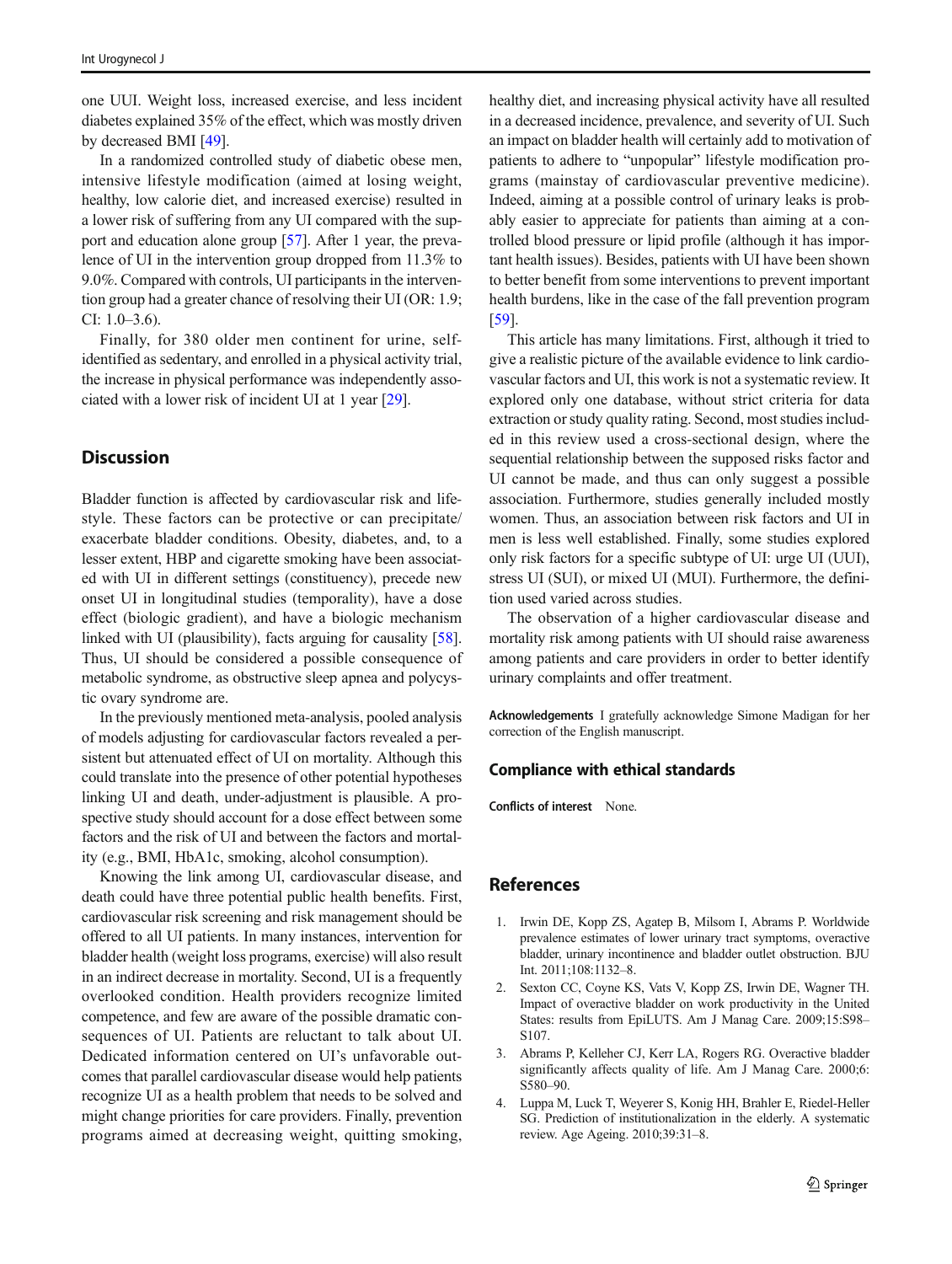- <span id="page-5-0"></span>5. Yang E, Lisha NE, Walter L, Obedin-Maliver J, Huang AJ. Urinary incontinence in a national cohort of older women: implications for caregiving and care dependence. J Women's Health (Larchmt). 2018;27:1097–103.
- 6. Goldfarb AI. Predicting mortality in the institutionalized aged: A seven-year follow-up. Arch Gen Psychiatry. 1969;21:172–6.
- 7. John G, Bardini C, Megevand P, Combescure C, Dallenbach P. Urinary incontinence as a predictor of death after new-onset stroke: a meta-analysis. Eur J Neurol. 2016;23:1548–55.
- 8. John G, Bardini C, Combescure C, Dallenbach P. Urinary incontinence as a predictor of death: a systematic review and meta-analysis. PLoS One. 2016. <https://doi.org/10.1371/journal.pone.0158992> eCollection 2016.
- 9. Gacci M, Corona G, Sebastianelli A, Serni S, De Nunzio C, Maggi M, et al. Male lower urinary tract symptoms and cardiovascular events: a systematic review and meta-analysis. Eur Urol. 2016;70: 788–96.
- 10. Waetjen LE, Ye J, Feng WY, Johnson WO, Greendale GA, Sampselle CM, et al. Association between menopausal transition stages and developing urinary incontinence. Obstet Gynecol. 2009;114(5):989–98.
- 11. Khullar V, Sexton CC, Thompson CL, Milsom I, Bitoun CE, Coyne KS. The relationship between BMI and urinary incontinence subgroups: results from EpiLUTS. Neurourol Urodyn. 2014;33:392–9.
- 12. Weinberg AE, Leppert JT, Elliott CS. Biochemical measures of diabetes are not independent predictors of urinary incontinence in women. J Urol. 2015;194(6):1668–74.
- 13. Matthews CA, Whitehead WE, Townsend MK, Grodstein F. Risk factors for urinary, fecal, or dual incontinence in the Nurses' Health Study. Obstet Gynecol. 2013;122:539–45.
- 14. Danforth KN, Townsend MK, Lifford K, Curhan GC, Resnick NM, Grodstein F. Risk factors for urinary incontinence among middleaged women. Am J Obstet Gynecol. 2006;194:339–45.
- 15. Hannestad YS, Rortveit G, Daltveit AK, Hunskaar S. Are smoking and other lifestyle factors associated with female urinary incontinence? The Norwegian EPINCONT Study. BJOG. 2003;110:247– 54.
- 16. Thom DH, Haan MN, Van Den Eeden SK. Medically recognized urinary incontinence and risks of hospitalization, nursing home admission and mortality. Age Ageing. 1997;26:367–74.
- 17. Maserejian NN, Minassian VA, Chen S, Hall SA, McKinlay JB, Tennstedt SL. Treatment status and risk factors for incidence and persistence of urinary incontinence in women. Int Urogynecol J. 2014;25:775–82.
- 18. Wang R, Lefevre R, Hacker MR, Golen TH. Diabetes, glycemic control, and urinary incontinence in women. Female Pelvic Med Reconstr Surg. 2015;21:293–7.
- 19. Doshi AM, Van Den Eeden SK, Morrill MY, Schembri M, Thom DH, Brown JS. Women with diabetes: understanding urinary incontinence and help seeking behavior. J Urol. 2010;184:1402–7.
- 20. Devore EE, Townsend MK, Resnick NM, Grodstein F. The epidemiology of urinary incontinence in women with type 2 diabetes. J Urol. 2012;188:1816–21.
- 21. Lee SJ, Karter AJ, Thai JN, Van Den Eeden SK, Huang ES. Glycemic control and urinary incontinence in women with diabetes mellitus. J Women's Health (Larchmt). 2013;22:1049–55.
- 22. Chuang CM, Lin IF, Horng HC, Hsiao YH, Shyu IL, Chou P. The impact of gestational diabetes mellitus on postpartum urinary incontinence: a longitudinal cohort study on singleton pregnancies. BJOG. 2012;119:1334–43.
- 23. Abdel-Fattah M, Rizk DE. Diabetes mellitus and female urinary incontinence: a time for change. Int Urogynecol J. 2012;23:1481–2.
- 24. Chang KM, Hsieh CH, Chiang HS, Lee TS. Risk factors for urinary incontinence among women aged 60 or over with hypertension in Taiwan. Taiwan J Obstet Gynecol. 2014;53:183–6.
- 25. Townsend MK, Lajous M, Medina-Campos RH, Catzin-Kuhlmann A, Lopez-Ridaura R, Rice MS. Risk factors for urinary incontinence among postmenopausal Mexican women. Int Urogynecol J. 2017;28:769–76.
- 26. Tsui A, Kuh D, Cardozo L, Davis D. Vascular risk factors for male and female urgency urinary incontinence at age 68 years from a British birth cohort study. BJU Int. 2018. [https://doi.org/10.1111/](https://doi.org/10.1111/bju.14137) [bju.14137](https://doi.org/10.1111/bju.14137).
- 27. Van Oyen H, Van Oyen P. Urinary incontinence in Belgium; prevalence, correlates and psychosocial consequences. Acta Clin Belg. 2002;57:207–18.
- 28. Davis NJ, Vaughan CP, Johnson TM 2nd, Goode PS, Burgio KL, Redden DT, et al. Caffeine intake and its association with urinary incontinence in United States men: results from National Health and Nutrition Examination Surveys 2005-2006 and 2007-2008. J Urol. 2013;189:2170–4.
- 29. Morrisroe SN, Rodriguez LV, Wang PC, Smith AL, Trejo L, Sarkisian CA. Correlates of 1-year incidence of urinary incontinence in older Latino adults enrolled in a community-based physical activity trial. J Am Geriatr Soc. 2014;62:740–6.
- 30. Kim H, Yoshida H, Hu X, Yukawa H, Shinkai S, Kumagai S, et al. Risk factors associated with onset of urinary incontinence in a community-dwelling elderly population: a 4-year follow-up study. Nihon Koshu Eisei Zasshi. 2004;51:612–22.
- 31. Miller YD, Brown WJ, Russell A, Chiarelli P. Urinary incontinence across the lifespan. Neurourol Urodyn. 2003;22:550–7.
- 32. Frazier EP, Schneider T, Michel MC. Effects of gender, age and hypertension on beta-adrenergic receptor function in rat urinary bladder. Naunyn Schmiedeberg's Arch Pharmacol. 2006;373:300– 9.
- 33. Bump RC, McClish DK. Cigarette smoking and urinary incontinence in women. Am J Obstet Gynecol. 1992;167:1213–8.
- 34. Yokoi K, Ohmura M, Kondo A, Miyake K, Saito M. Effects of ethanol on in vivo cystometry and in vitro whole bladder contractility in the rat. J Urol. 1996;156:1489–91.
- 35. Bae WJ, Choi YS, Kim SJ, Cho HJ, Hong SH, Kim SW, et al. Effects of moderate alcohol intake in the bladder of the Otsuka Long Evans Tokushima Fatty diabetic rats. J Korean Med Sci. 2015;30:1313–20.
- 36. Malysz J, Afeli SA, Provence A, Petkov GV. Ethanol-mediated relaxation of guinea pig urinary bladder smooth muscle: involvement of BK and L-type Ca2+ channels. Am J Phys Cell Phys. 2014;306:C45–58.
- 37. Phelan S, Kanaya AM, Subak LL, Hogan PE, Espeland MA, Wing RR, et al. Prevalence and risk factors for urinary incontinence in overweight and obese diabetic women: action for health in diabetes (look ahead) study. Diabetes Care. 2009;32:1391–7.
- 38. Kincade JE, Dougherty MC, Carlson JR, Wells EC, Hunter GS, Busby-Whitehead J. Factors related to urinary incontinence in community-dwelling women. Urol Nurs. 2007;27:307–17.
- 39. Brown JS, Seeley DG, Fong J, Black DM, Ensrud KE, Grady D. Urinary incontinence in older women: who is at risk? Study of Osteoporotic Fractures Research Group. Obstet Gynecol. 1996;87:715–21.
- 40. Lee AH, Hirayama F. Is alcohol consumption associated with male urinary incontinence? Low Urin Tract Symptoms. 2011;3:19–24.
- 41. Bortolotti A, Bernardini B, Colli E, Di Benedetto P, Giocoli Nacci G, Landoni M, et al. Prevalence and risk factors for urinary incontinence in Italy. Eur Urol. 2000;37:30–5.
- 42. Zhu L, Li L, Lang JH, Xu T. Prevalence and risk factors for periand postpartum urinary incontinence in primiparous women in China: a prospective longitudinal study. Int Urogynecol J. 2012;23:563–72.
- 43. Ronksley PE, Brien SE, Turner BJ, Mukamal KJ, Ghali WA. Association of alcohol consumption with selected cardiovascular